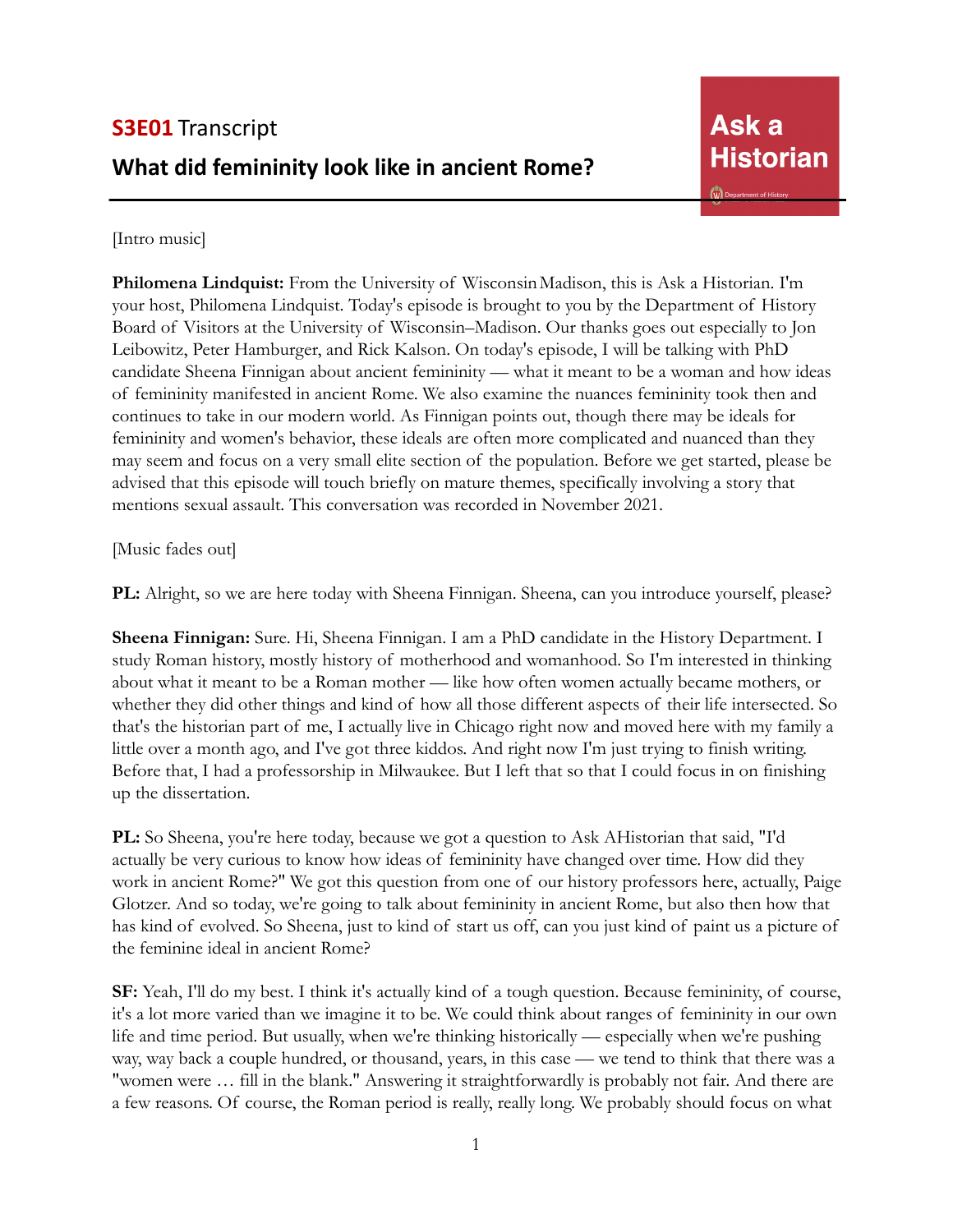people think about like the classical Roman period, which would be about 100, BC to maybe about 200 AD. The second thing is that our written evidence is really concentrated among elite authors, almost exclusively men. We have very, very little written evidence from women at all. So it's hard to say whether what they wrote corresponds with a feminine ideal that's observed in daily life, or that extends beyond their group of really academic thinkers. A third thing is that Rome was massive geographically and ethically really diverse. So every region and ethnic group had its own perspective on femininity. And then, finally, society was really organized by status. And status is defined in a few ways, most importantly, by wealth and by citizenship. So are you a Roman citizen? Are you a foreigner? Are you a free person: somebody who's been a slave, but became a citizen, with limited rights? Or are you a slave? And all of that it's going to change what it means to be feminine.

I would say, as I gave all of these different reasons why we shouldn't talk about a [singular] femininity, I do think that there are some good examples of how we received ideas of femininity. The idea that we get says women are supposed to be really hard working, they're supposed to be emotionally restrained, obedient, pious, modest, good wives, good daughters, and good mothers. Those are the categories that we are looking at. And I think a really good example of that comes from Livy, a historian who wrote during the time that Augustus was the emperor — at the very beginning of the Roman Empire and the very end of the Republic — and he writes about the founding of Rome, and for about 150 years, kings ruled. And then, near the end of that period, the legend goes that the kings just became so prideful that they'd completely lost any sense of what their responsibilities were as king.

The story that this is channeled through for Livy is a story of a woman named Lucretia, who was the wife of one of the leading men of Rome — a general, his name was Collatinus. And Collatinus and a bunch of his buddies, including a prince, Sextus Tarquinius, were all together, bragging about their wives and arguing about whose wife was better than the rest. Of course, they were drinking too. And they decided, on Collatinus's recommendation, that they should ride back from their camp to the city of Rome, and basically go check on all their wives and really see who was the best. And Collatinus was sure that his was the best. And, of course, he was right, because all the other women were off partying together. But Lucretia was home, spinning wool.

Her piety and modesty were super attractive to the prince, Sextus Tarquinius. And so he snuck out sometime later, went to her home as a dinner guest, and then later that night, attempted to rape her. And she kept refusing. But she submitted, ultimately, because he said that if she didn't, he would set it up so that it looked like she had had a relationship with a slave and that they were caught in both together killed. In the end, she takes her own life out of shame. And her husband and her father and her friends use her story as a prerequisite for overthrowing the kingdom.

From all of that, you know, you'll get a sense of, not only is this what a woman is supposed to be, but this is also what gets representative of civilization. She represents Rome being abused by a king. And so I think that's really helpful — in a disturbing way — but helpful for thinking about what ideal met.

And there are other examples that are less dramatic. But you have a philosopher named Seneca, who wrote a letter to his mother praising her for being really hardworking and studious and simple in dress and a good financial manager and really authoritative parent.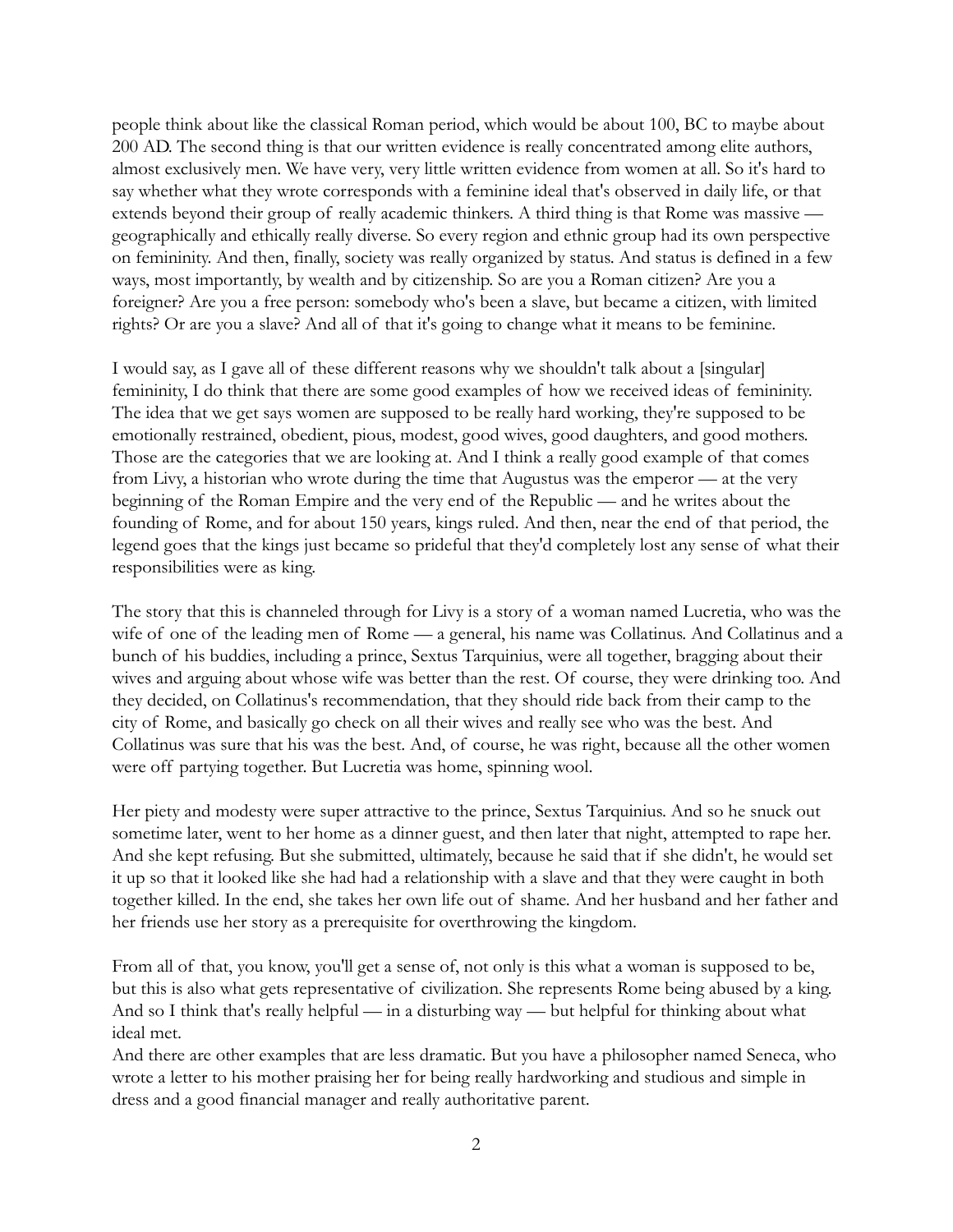Another philosopher Plutarch, writing advice to a newlywed couple reminding the wife to be obedient to her husband. So we have a lot of examples of what some people say women are supposed to be or what the ideal was. But I think one thing that's really important about all three of the narratives I was just talking about — Livy's, Seneca's, and Plutarch's — is that they're all statesmen. They're all philosophers. They all have political and philosophical goals. And even though both Seneca and Plutarch are writing letters that are personal, they're published. And they were published by them intentionally as part of their philosophical and political programs. This is what these guys think women should be. And they're trying to popularize that idea. It's hard to know if their efforts at popularizing the ideas corresponded with what people actually thought at the time outside of their circles.

**PL:** Sure, that makes sense. You mentioned that women were really active both in private and public lives. Do we know why we don't have more female perspectives on women?

**SF:** Yeah, I think it's more that we don't have the stuff because it didn't survive than that women weren't actually writing because we do have a lot of references to women writing. And we have bits and pieces. There are two poets named Sulpicia, which is confusing, right? They have the same name, but we have just bits and lines from their poetry. One, her poetry was preserved in the collection of a man and the other one, we just have references to in other texts. But they seem to have been pretty prolific. They seem to have been pretty well respected as authors. And we know that a lot of stateswomen, in particular, wrote important and influential letters. Partly it doesn't survive because women weren't publishing like men were.

**PL:** Okay. So, yeah, you mentioned that there isn't necessarily one ideal and it's far more nuanced than a lot of people perceive and that we don't necessarily even have all the information to know what that was like. But the ideal that we do have or what we do know about it, where is that coming from? You alluded to the fact that it's generally men in power, but who is actually forming this ideal of quote, unquote, how a woman should be.

**SF:** I think it comes from a patchwork of things. Soof course, Rome was very large. And there are lots and lots of Mediterranean cultures. Greek influence is huge, although Greek women had way less power and visibility than Roman women did. In addition to that, you know, we've got North Africa, we've got Germanic influences. And there are definitely influences, too, just based on practicality: What needs to happen? Someone who is really committed to their work, studious, a good financial manager, is able to control their emotions so that they can be effective in their job; I think all of that, as far as a practical side, really does matter a lot.

I also get the sense, just from my own research, that people tended to value women who were independent to a certain degree. There were limits on their independence; women were always under the direction of a man their entire life and they were, of course, expected to obey them, but really only to a certain degree. There's a huge massive eulogy that's written to a woman by her husband where her husband praises her for being really pure and obedient and faithful and for weaving. Even though these are the characteristics she's given, you know, like, you get the sense that she's demure. But when you read through the eulogy, you find out that she avenges her parents' murder; that her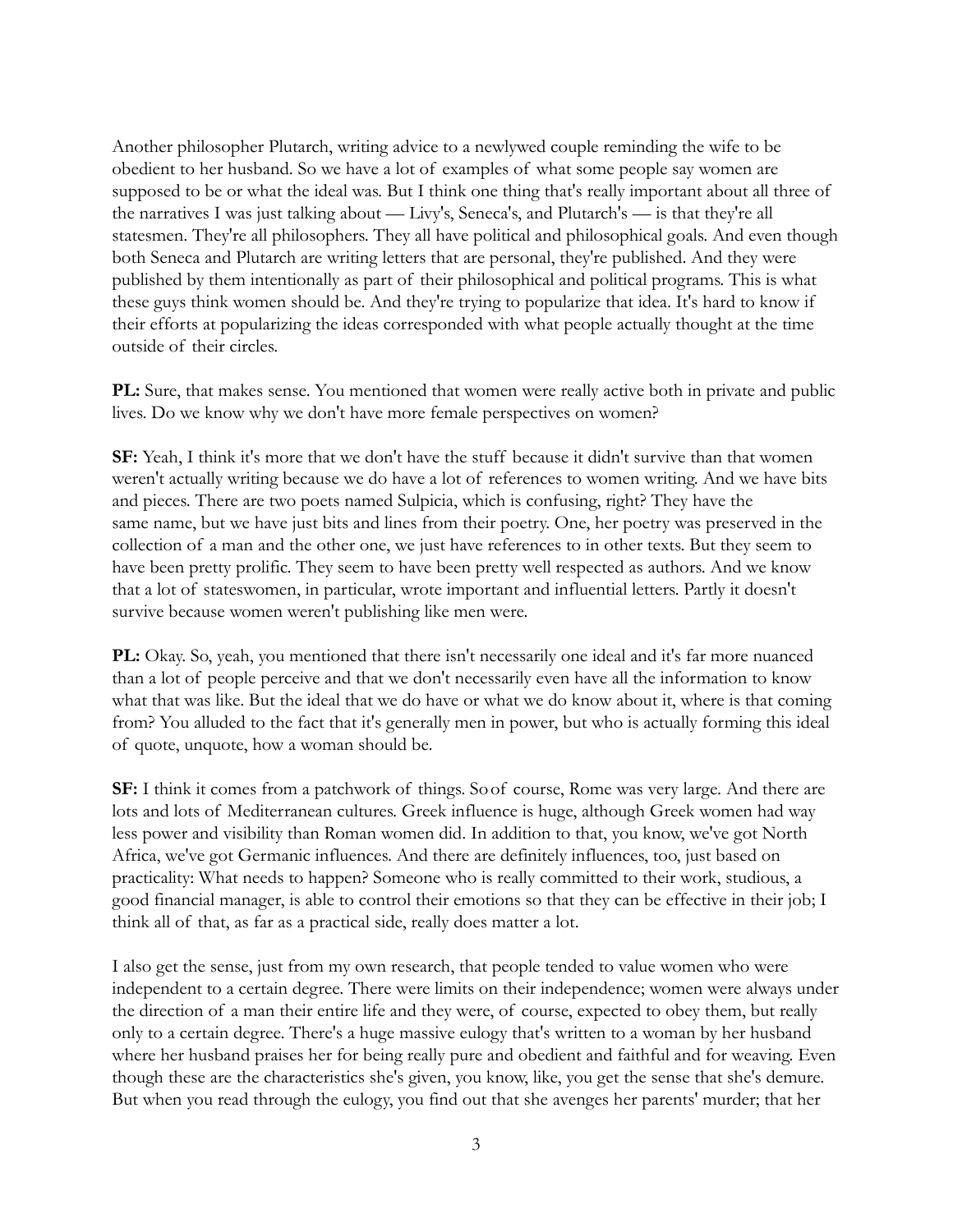husband was exiled for a while and she negotiated his pardon; that she actively protested against different activities in the government. She couldn't have children and so she offered to divorce her husband so that he could marry someone else and have children. You know, like, so she's really, really active. And she's taking a lot of initiative and making really big decisions on her own, even though he's praising her for being obedient and demure, etc.

**PL:** I think it's so interesting that they did praise obedience so much, because that doesn't sound obedient to me. But just this idea that women were very self-possessed within these larger boundaries of maybe the men in their lives.

**SF:** Yeah, I totally agree. I don't think she sounds very obedient, either. I think she sounds really persistent and self motivated, and she knows what she wants and needs, and she's gonna get it done. But maybe he's tying in with the fact that everything she's doing she's doing to serve her family. She's serving her father, she's serving her husband. She's supporting them in their causes. I guess we don't know whether she agreed or not but she must have, right. I think it would have been hard to be as active as she was if she didn't agree with the positions they were taking on some level.

**PL:** Sure. So the idea we've kind of been talking abouthere, how did that change? Or look different between social classes? Or like you said, ancient Rome, happened over a long period of time? And so how did femininity maybe change over that period of time as well?

**SF:** Yeah, so one of the things that most historians,I think, agree on is that in the earlier periods of Roman history, women had less freedom and power than they did over time. So we don't know a lot, really, about Rome at all, but I think women in particular, before the first or second century BC. And after the first century BC, marital customs changed which gave women a lot more independence that earlier marital custom, they were like the possession of their father, and then they became the possession of their husband. But later, the vast majority of women never went into the possession of their husband. And so they retained an independence from the husband and were legally in her father's household, rather than her husband's household. She still always had someone who was legally a guardian. But as time went on, the guardian seemed to have less and less authority over her.

And people didn't have a lot of children. Most of the evidence shows that Roman families were kind of small — like maybe two children per family. And of course, that could be that survived, because infant mortality rates are really quite high. But either way, you know, you're not seeing like these massive families. Like we imagine that on the prairies and you know, where you have 10 and 15 children all helping out on the farm or something — that wasn't Rome. So I think the idea that women are mostly mothers can't be true, you know, otherwise, you would be seeing, I think, more of these large, large families.

**PL:** Can you talk a little bit more about motherhood in ancient Rome, my notes, that's your range of study, and I would love to know more about how that factored into their role in the larger society.

**SF:** Yes. Motherhood was a lot of delegating, firstof all. So lots and lots of women, you know, made use of wet nurses. But there were also women who didn't, and there was a huge debate about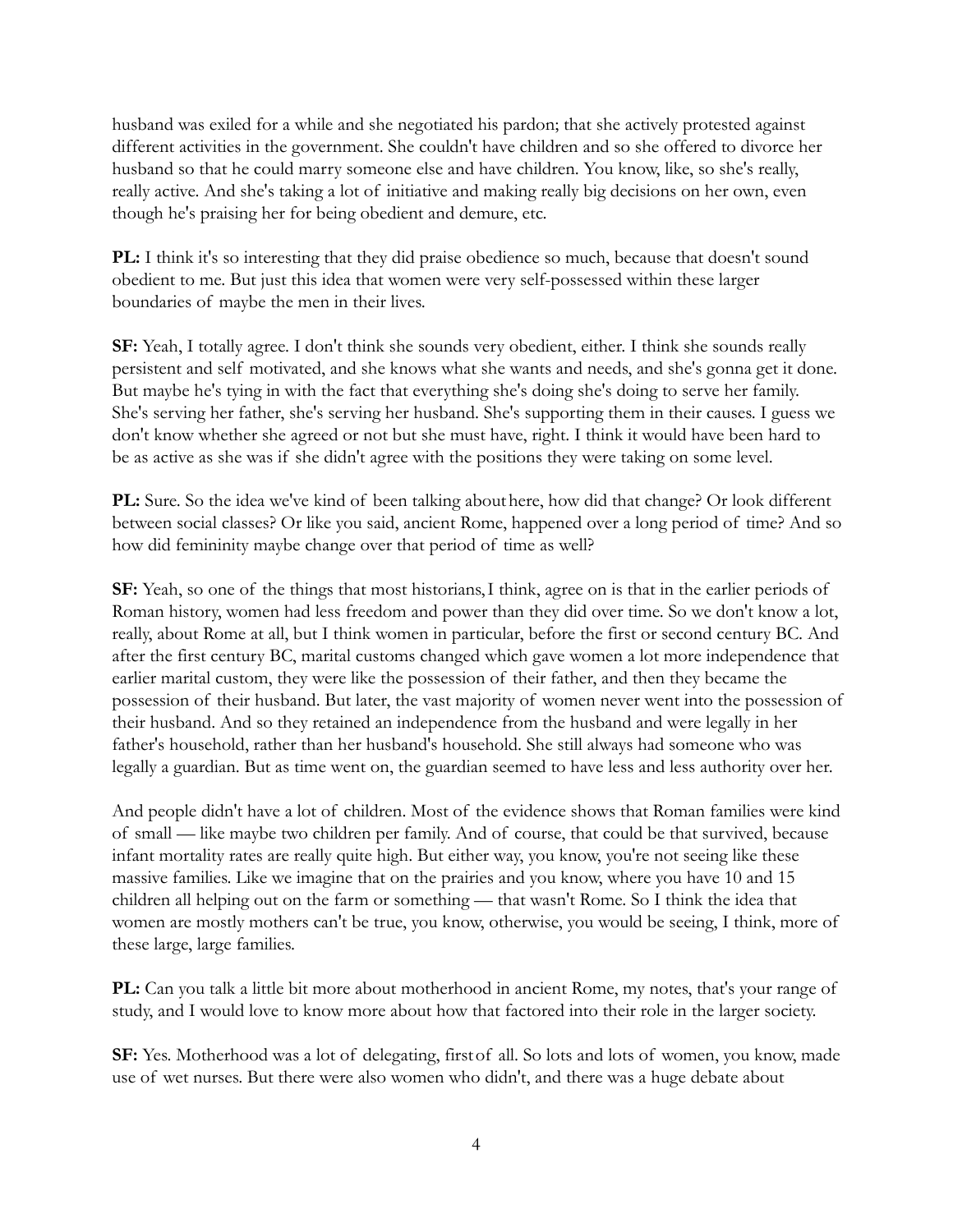whether women should or not. And if you had enough money to have full-time childcare  $\hat{a}\hat{\epsilon}$ " and I think basically anyone who are sort of like middle class and up would have had enough money to have full time childcare  $\hat{A} \hat{\epsilon}$ " then women, they were doing other things and would be following up quite regularly with their children. Women were generally characterized, as I was saying before, it seems, as kind of authoritative parents. They weren't the ones the kid just went to and hugged whenever, you know, they felt really sad. That was probably their nurse, not their mom. You know, their mom was as much of a rule-keeper as we imagined dads to be in our society; the way we think of dads being enforcers, it seems that moms are enforcers as well.

And motherhood was not something that ended when a child moved out of the house. Sons were still expected to consult with their mothers if she was living. And daughter-in-laws were especially important because the son is, of course, the one who's responsible for carrying on the family line. And so the daughter-in-law, then, would become a really important member of the family, and she was always expected to be deferential to her mother-in-law because her mother-in-law's the matriarch of the house and of the family.

But I think that women didn't always actually aspire to be mothers. I think we have some pretty good evidence that motherhood was one aspect of womanhood. It wasn't the main aspect of womanhood. There's a lot of evidence of women who did spend their lives preparing to become wives and mothers. But there were lots of women who didn't. We've got funerary monuments for women that don't mention children or spouses at all and others that do. So I think motherhood in the Roman period was not the same as contemporary motherhood, but maybe closer to it than we would imagine. You know, I don't think it was, like I said, sort of Little House on the Prairie kind of motherhood. I think it was a lot more nuanced and complicated. And women had a lot of obligations outside of the home. And sometimes those obligations outside of the home were more important than the obligation to become a mother or to be a certain kind of mother.

**PL:** Yeah, that was kind of what I was thinking about— how, at least family-size-wise, and even a little bit childcare-wise, and this idea that motherhood was only one aspect of a woman's person, all struck me as relatively close to what a lot of people see parenthood as today. So can you talk about some more similarities or differences that have struck you as you learn about and work with ancient history and femininity?

**SF:** Yeah. So I think the similarities are what is the most compelling to me. And I think the reason is that we have this idea of traditional womanhood or traditional motherhood, which is that a woman stays home, that she takes care of the household that she has kids, and she is, you know, really good at meeting her husband's needs and her children's needs. But it doesn't seem to me that Roman society was like that at all. And when we think about traditional motherhood we often do, in our minds, whether it really deliberately or not, at least sort of throw it back to Greek and Roman culture in the western tradition — when I say we, I mean, people from the American background thinking that this is where it came from. But all of that is filtered through hundreds of years of actual Christian society and theology and revisions.

And then through the Victorian period, which was very much separation of public and private, we sort of reflect back and think that that's Roman, because that was often the way that it was described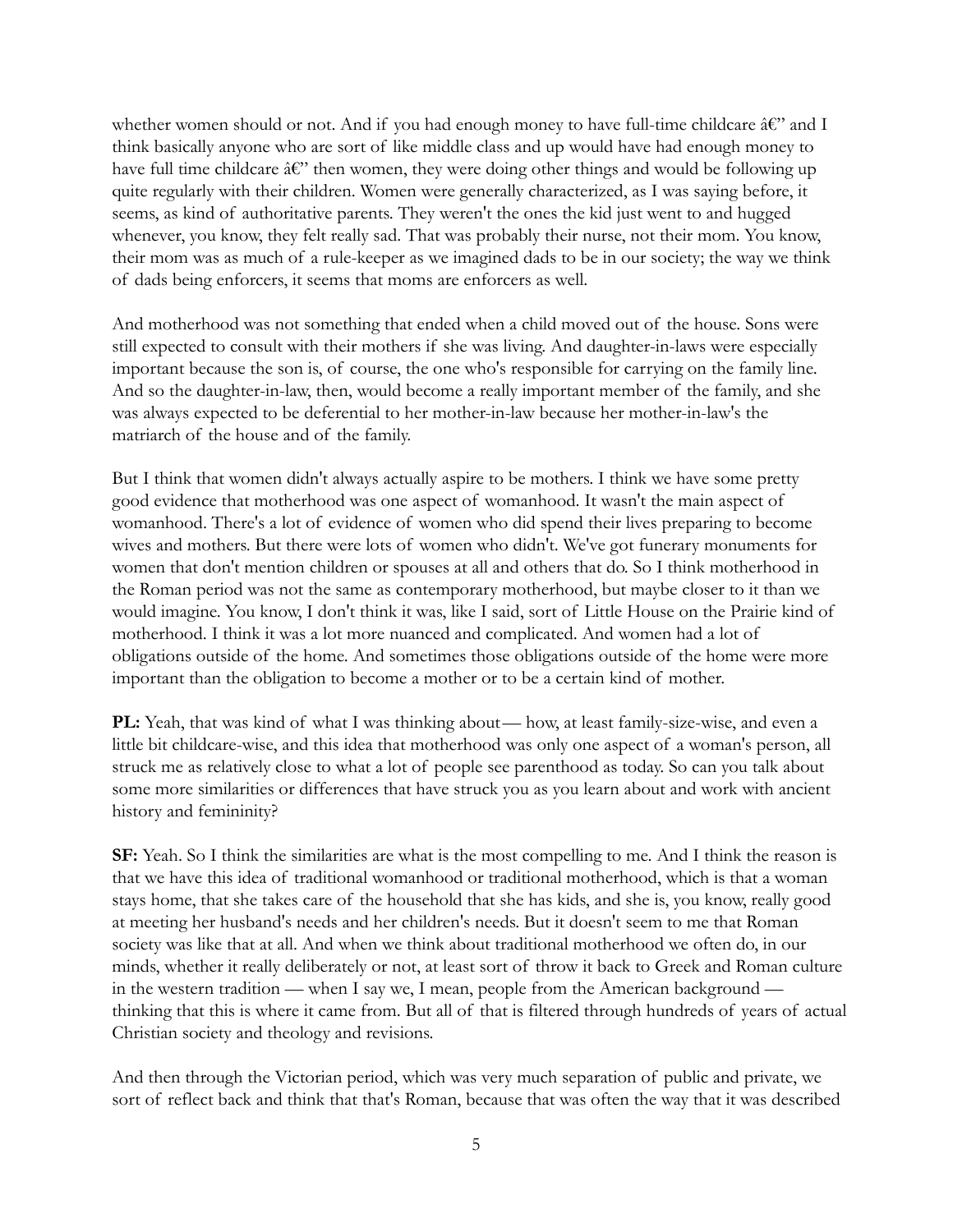or justified in that time period. And so thinking about how much Roman women were maybe like modern women in the sense that they had all these varied interests and responsibilities is, I think, really exciting, because it makes what people I think, sometimes think is like a modern anomaly feel less anomalous, you know.

I'm also really interested in looking at women from different statuses from lower statuses. And we often think about ideals of what a woman should be, or whatever. But those are almost always elite ideas. And that's true through the Middle Ages. And that's in the Victorian era. So when we think about traditional womanhood or ideal womanhood, we're really thinking about just this really tiny sliver of women in history. And when you start to dig down through the social strata, we start to see a lot more commonalities. But maybe the biggest difference is that instead of trying to make it seem as if this traditional womanhood, I guess, is the ideal, I think a lot of modern western women have kind of given up on that as an ideal and don't see it as an ideal anymore. And so maybe we're being a little bit more honest about how we're living.

**PL:** I mean, I agree, I think we've definitely seen a lot of changing norms in motherhood in the past, at least in the western world. And I'm with you, I think it's very interesting that ancient Rome has been used to justify some of these more strict or more divided households where there's a public space and a private space, when that was not necessarily the reality. And I agree that it does feel a little bit better that we're not in radical territory here — that these displays of motherhood and these expressions of femininity have been going on long before us. It almost kind of feels like we're coming full circle with something even though I don't know what that circle really looks like.

**SF:** Yeah, I like how you said that. Yeah. And I will say of this coming full circle idea, sometimes I just wonder if it's because we're actually looking at women, as women; We're studying what they actually did. We're studying how they actually lived, rather than just reading Plutarch, or Seneca. I don't know that that means that that's what everyone thought a Roman woman should be. And it certainly doesn't mean that that's what they were, whether they thought they should be or not, you know,

**PL:** Well, and too, like you said, women were also used as symbols. Like you talked about Lucretia, and how she was kind of the symbol in the story for the Roman Empire. And so, even there when she's this idealized version of a woman, the reason behind telling her story is maybe not because of Lucretia. There are these other motives going on because women are being used in place of something or as an allegory of something.

**SF:** Yeah, I think that's exactly right. The story isn't her story. It's Rome's story. She happens to be a good standing right. She's just kind of convenient.

[Music fades in]

**PL:**A huge thank you to Sheena Finnigan for being such a wonderful source to answer Professor Glotzer's question here on Ask A Historian. We're thrilled to be back for the new year and are working on an amazing bunch of episodes for this season. If you have any questions about the past that you'd like to bring to UW–Madison historians, you can send them to